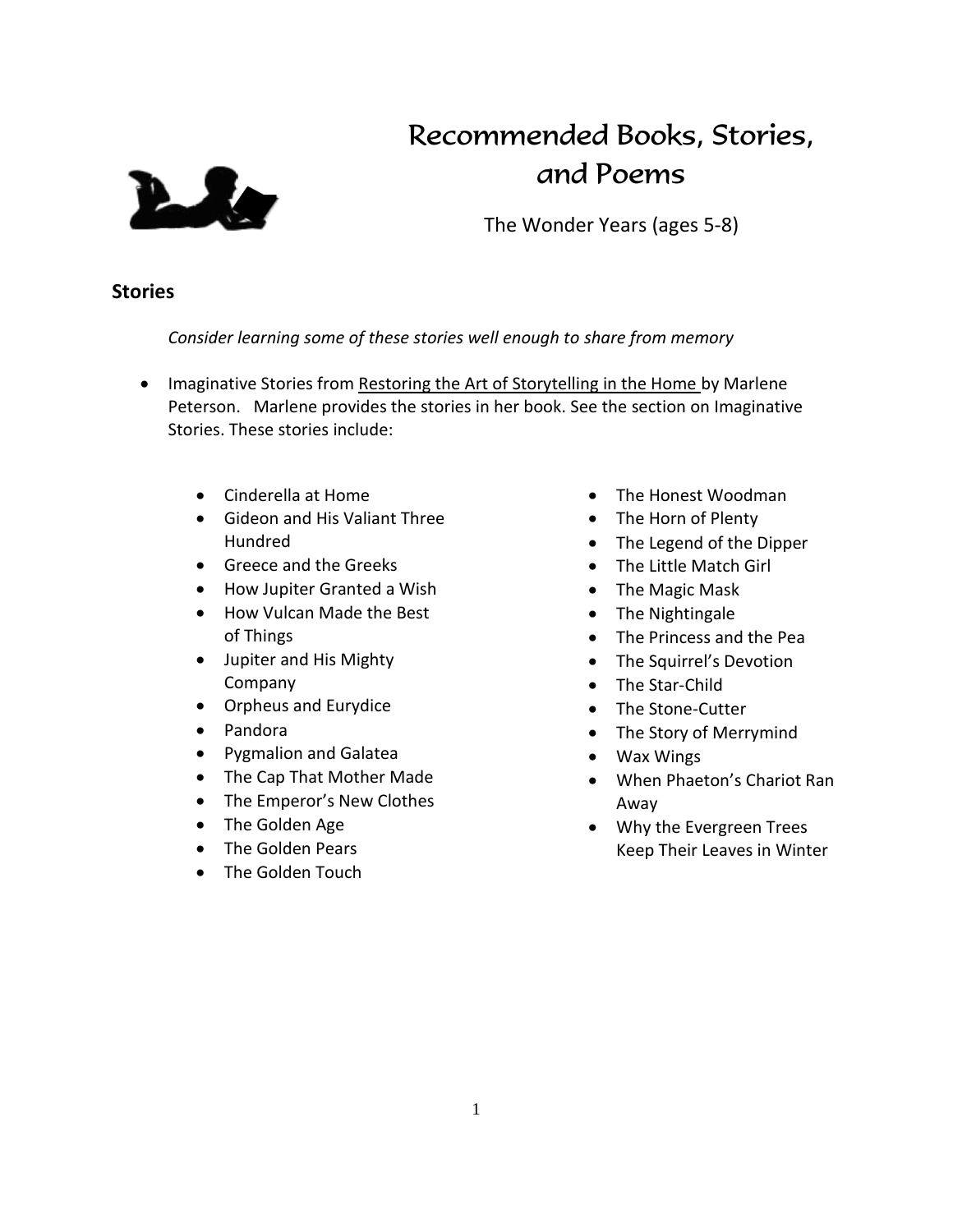- Stories from The Children's Book of Home and Family, edited by William J. Bennett. These stories include:
	- A Father's Return
	- Cornelia's Jewels
	- Elizabeth's Roses
	- Grandmother's Table, Grimm
	- Jane Addams and Hull House
	- Louisa May Alcott's Dream
	- Monica and Augustine
	- Penelope's Web, Baldwin
	- Ruth and Naomi
	- Teddy Roosevelt: Family Man
	- The Bundle of Sticks, Aesop
	- The Golden Touch, Hawthorne
- The Golden Windows
- The Hill, Richards
- The Husband Who Was to Mind the House
- The Legend of the Hummingbird
- The Line of Golden Light, Harrison
- The Place of Brotherhood
- The Water of Youth, Baumbach
- The Wright Brothers
- What Bradley Owed, Kerr
- If you enjoyed the stories above, you may also enjoy The Children's Book of Virtues by William J. Bennett for more stories and poetry about the virtues of courage, perseverance, responsibility, work, self-discipline, compassion, faith, honesty, loyalty, and friendship.
- Stories from James Herriot's Treasury for Children. Warm and joyful tales by the author of All Creatures Great and Small. "Herriot's well-loved tales of his life as a rural British veterinarian hold the timeless qualities of family affection, humor, loyalty, appreciation for nature, and love of animals." -*Booklist*

#### **Poetry**

- A Child's Garden of Verses by Robert Louis Stevenson
- Casey at Bat
- Dr. Seuss series
- Mother Goose's Nursery Rhymes
- Poems in The Children's Book of Home and Family, Bennett
- T'was the Night Before Christmas
- The Song of Hiawatha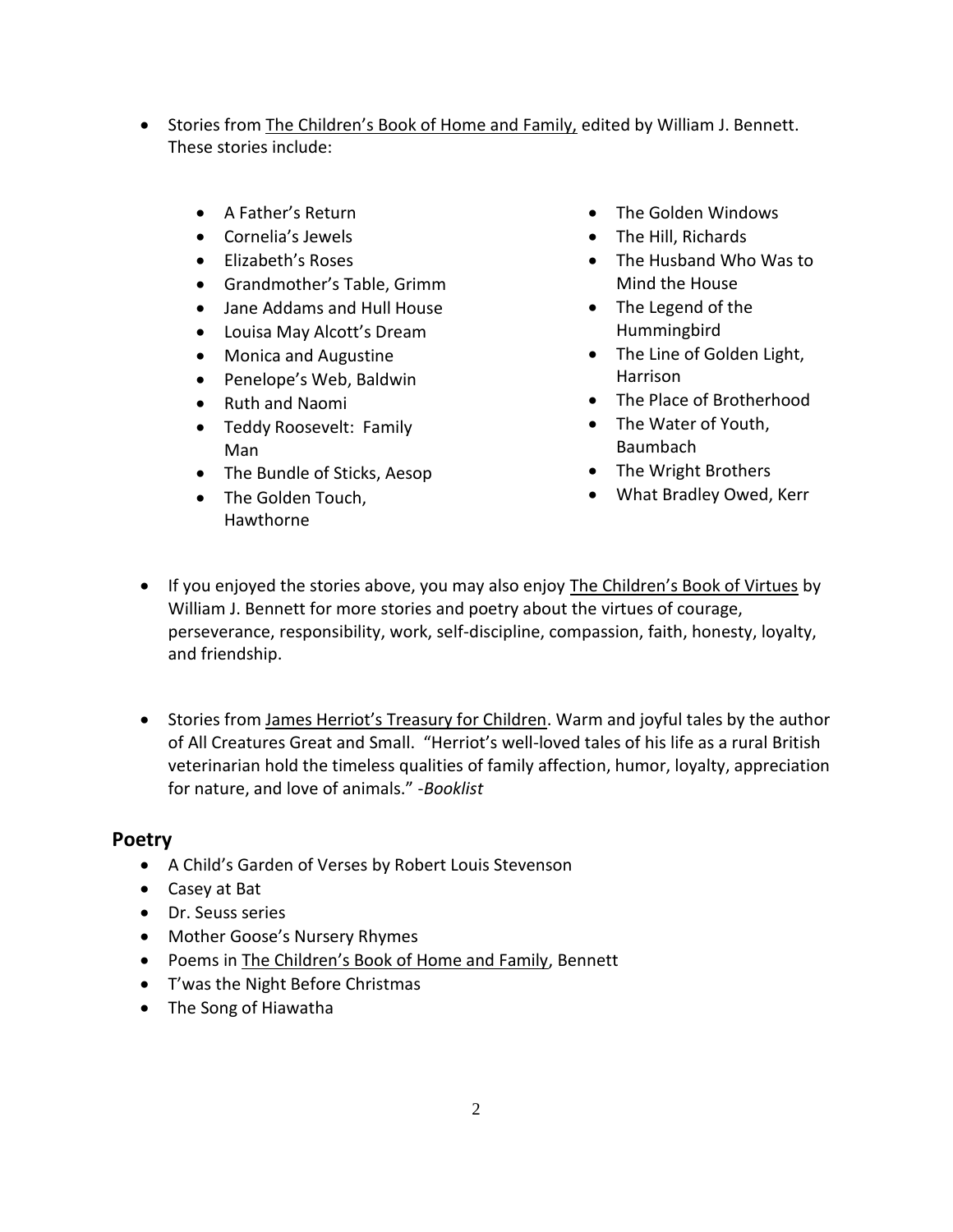## **Read-a-loud Books**

- Aesop's Fables
- Among the People series by Clara Dillingham Pierson
- Andersen's Fairy Tales
- Beauty and the Beast
- Charlotte's Web
- Dinotopia series
- Dooryard Series by Clara Dillingham Pierson
- Grimm's Fairy Tales
- Peter Pan
- Pollyanna
- Puss-in-Boots
- Riki Tiki Tavi
- Robin Hood
- Rudyard Kipling "Just So" Stories
- Sleeping Beauty
- Tales of the Arabian Nights
- The Fourth Wise Man
- The Gift of the Magi
- The Giving Tree
- The Legend of Sleepy Hollow
- The Pied Piper of Hamelin
- The Wind in the Willows
- The Wonderful Wizard of Oz
- Thornton Burgess Animal Stories Series
- See [Patriot's Reading List](https://app.box.com/s/q4goyqc8s3eumh6lwbxj) on the *HomeMakers for America* website for age-specific books about America